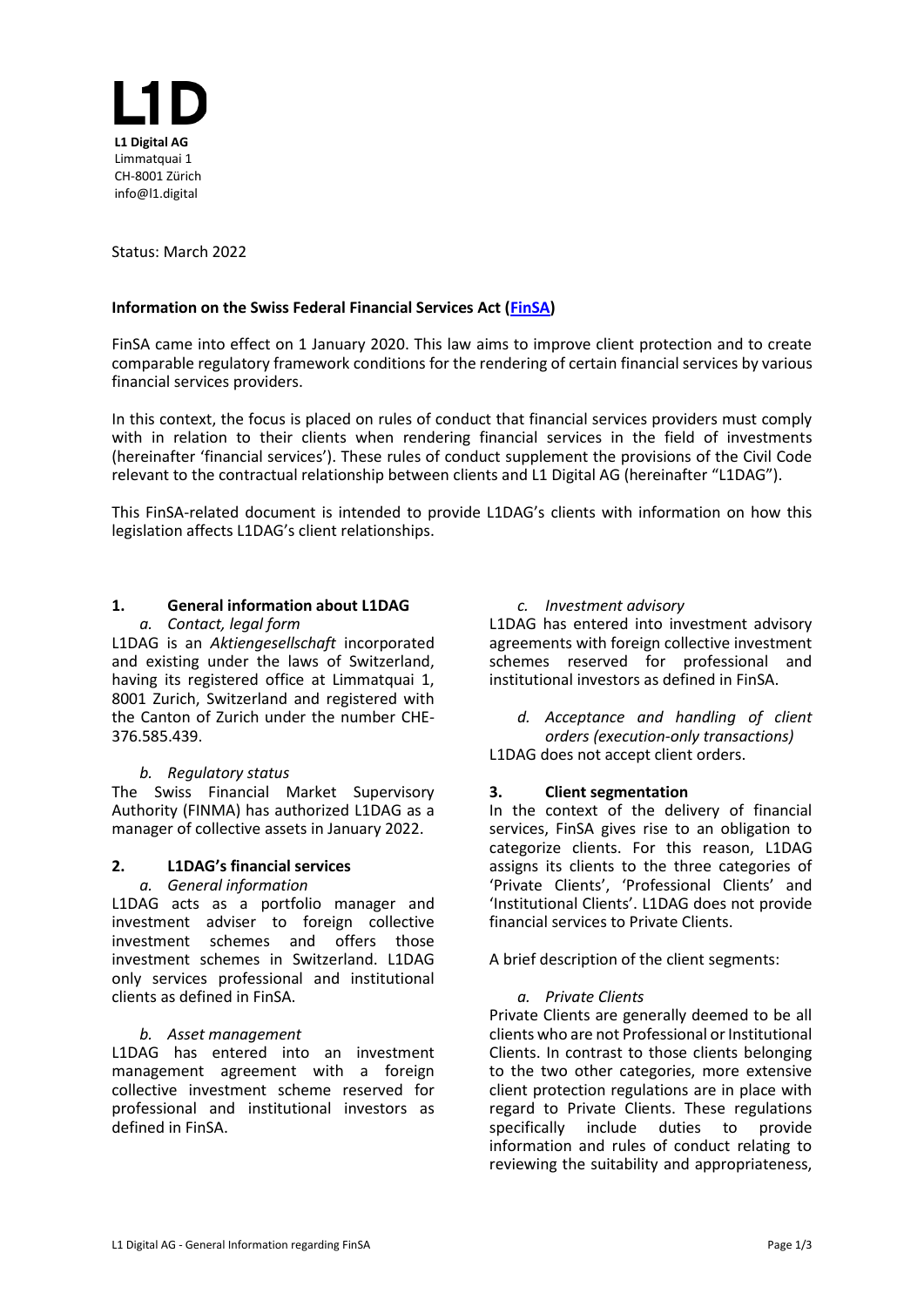with which a financial services provider must comply.

## *b. Professional clients*

In addition to regulated financial intermediaries (e.g. banks or regulated asset managers), Professional Clients include insurance companies and central banks, as well as occupational pension schemes with professional treasury operations and other occupational pension institutions providing professional treasury operations, public bodies and enterprises with a professional treasury operation, large enterprises (that exceed two of the following thresholds: total assets of CHF 20 million, revenue of CHF 40 million or equity of CHF 2 million) and private investment structures with professional treasury operations put in place for high-net-worth individuals. Less extensive client protection regulations are in place with regard to Professional Clients compared to Private Clients, but these are more extensive than those that need to be complied with vis-à-vis Institutional Clients.

### *c. Institutional Clients*

Certain Professional Clients are deemed to be Institutional clients and are treated as a separate client category. These are regulated financial intermediaries (e.g. banks or regulated asset managers), insurance companies, central banks and certain public bodies with professional treasury operations. The clients assigned to this category are subject to the least extensive client protection regulations, as they typically require a reduced level of protection, or no protection, on account of their structure, experience, and financial resources.

### *d. Change in client category*

High-net-worth individuals may declare in writing to L1DAG their wish to be treated as Professional Clients (opting-out) if they either (i) have assets of at least CHF 500,000 and have, due to their personal training and professional experience or due to comparable experience in the financial sector, the knowledge required to enable them to understand the investment risks; or (ii) have assets of at least CHF 2 million at their disposal.

Attributable financial investments are deemed to be bank deposits, certificates, stock rights including securities, collective investment schemes and structured products, derivatives, precious metals, life insurance policies with a

surrender value and fiduciary deposits. Nonattributable financial investments are specifically deemed to be direct investments in real estate and social security entitlements or occupational pension credits.

Private investment structures not qualifying as Professional investors may also declare in writing to L1DAG their wish to be treated as Professional Clients (opting-out) if certain conditions are met.

Please contact us in the following cases:

- I. Private Clients may declare that they wish to be treated as Professional Clients. Please contact us if you wish to [opt-out to become classified as](mailto:andrea@l1.digital?subject=L1D%20-%20please%20send%20me%20the%20form%20to%20opt-out%20and%20become%20classified%20as%20a%20Professional%20Client%20as%20per%20FinSA) a [Professional Client.](mailto:andrea@l1.digital?subject=L1D%20-%20please%20send%20me%20the%20form%20to%20opt-out%20and%20become%20classified%20as%20a%20Professional%20Client%20as%20per%20FinSA)
- II. Professional Clients (who are not Institutional Clients) may declare that they wish to be treated as Private Clients. In this case L1DAG will not be able to enter in any type of relationship with the Client. Please contact us if you wish to [opt-in to](mailto:andrea@l1.digital?subject=L1D%20-%20please%20send%20me%20the%20form%20to%20opt-in%20and%20become%20classified%20as%20a%20Private%20Client%20as%20per%20FinSA)  [become classified as a Private Client.](mailto:andrea@l1.digital?subject=L1D%20-%20please%20send%20me%20the%20form%20to%20opt-in%20and%20become%20classified%20as%20a%20Private%20Client%20as%20per%20FinSA)
- III. Institutional Clients may declare that they wish to be treated as Professional Clients. Please contact us if you wish to opt-in [to become classified as a](mailto:andrea@l1.digital?subject=L1D%20-%20please%20send%20me%20the%20form%20to%20opt-in%20and%20become%20classified%20as%20a%20Professional%20Client%20as%20per%20FinSA)  [Professional Client.](mailto:andrea@l1.digital?subject=L1D%20-%20please%20send%20me%20the%20form%20to%20opt-in%20and%20become%20classified%20as%20a%20Professional%20Client%20as%20per%20FinSA)
- IV. Professional Clients may declare that they wish to be treated as Institutional Clients. Please contact us if you wish to opt-out [to become classified as an](mailto:andrea@l1.digital?subject=L1D%20-%20please%20send%20me%20the%20form%20to%20opt-out%20and%20become%20classified%20as%20a%20Institutional%20Client%20as%20per%20FinSA)  [Institutional](mailto:andrea@l1.digital?subject=L1D%20-%20please%20send%20me%20the%20form%20to%20opt-out%20and%20become%20classified%20as%20a%20Institutional%20Client%20as%20per%20FinSA) Client.
- V. Professional Clients may declare that they wish to waive L1DAG's FinSA<br>information and documentation information and documentation duties. Please contact us if you wish to [waive FinSA duties.](mailto:andrea@l1.digital?subject=L1D%20-%20request%20to%20waive%20L1DAG)

Our [COO](mailto:andrea@bornatico.com?subject=L1D%20-%20Change%20in%20category) is available to explain the details and consequences of any change in client category.

# **4. Prices and fees**

L1DAG charges fees for its financial services. These include management, advisory, performance, and carried interest fees charged in the context of the investment management and investment advisory agreements with the respective collective investment schemes.

### **5. Execution of client orders**

L1DAG executes or advises on transactions performed by the collective investment schemes.